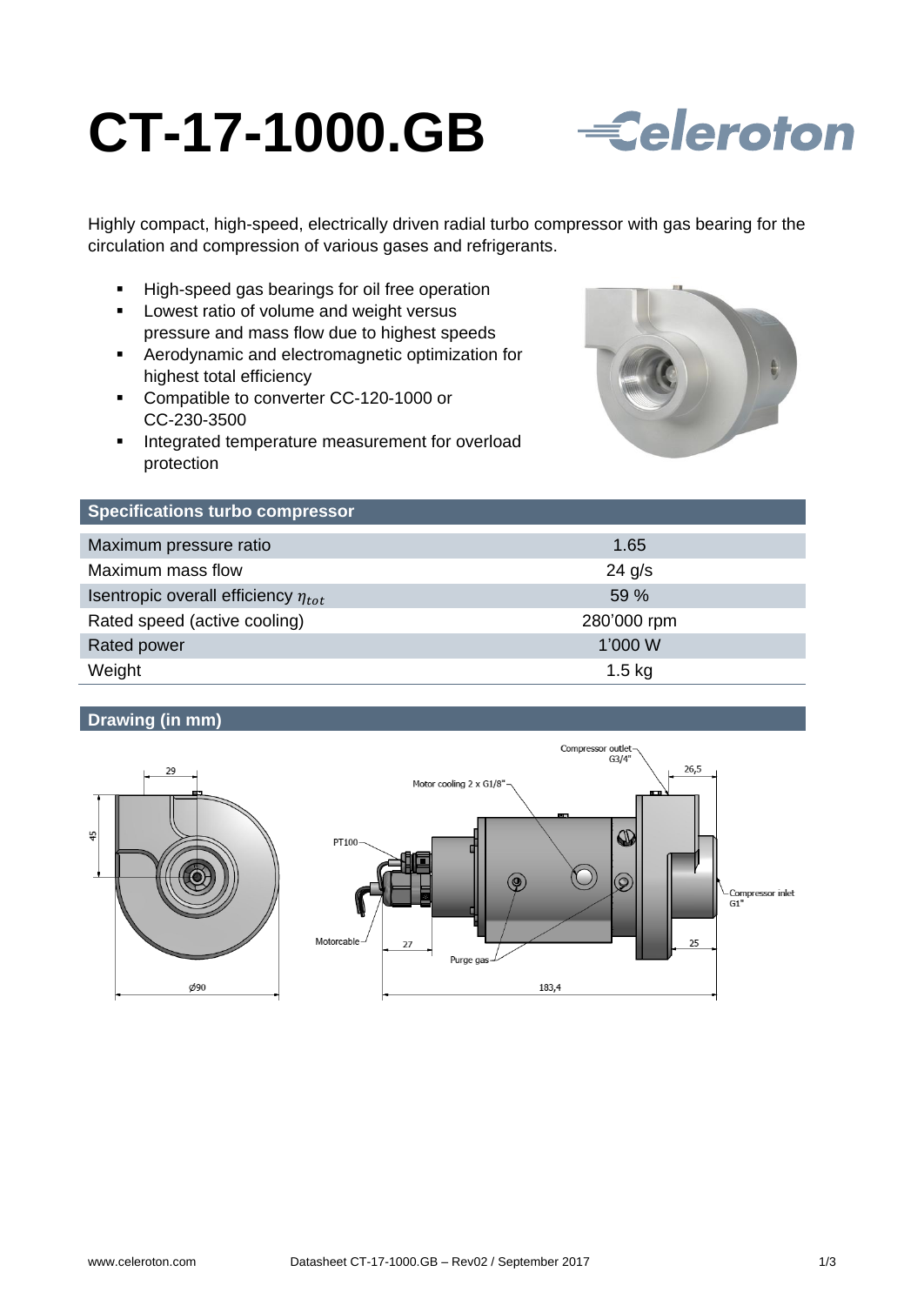# **Compressor maps: overpressure operation**

#### Pressure ratio versus mass flow Compressor input power versus mass flow Standard volume flow (slpm) Standard volume flow (slpm) 0 252 504 757 1009 1261 1513 0 252 504 757 1009 1261 1513 1.8 800 100 krpm  $-140$  krpm 1.7 700 1.2 170 krpm 200 krpm 1.6 Compressor input power P<sub>in</sub> (kW) Compressor input power P<sub>in</sub> (kW) 600 220 krpm Pressure difference p (mbar) 1 240 krpm Pressure ratio [1 (-) Pressure ratio  $\Pi$  (-) 1.5 ....<sub>260</sub> krpm 500 0.8 280 krpm 1.4 400 n<sub>tot,max</sub> 0.6 1.3 300 0.4 1.2 200 0.2 1.1 100 1  $\Omega$  $0 +$ 0 5 10 15 20 25 30 0 5 10 15 20 25 30 Mass flow (g/s) Mass flow (g/s)

The specifications and compressor maps in this datasheet for overpressure operation refer to air (ISO 8778) at the inlet: temperature:  $T = 293.15 K = 20^{\circ}C$ , pressure:  $p_{in} = 1$  bar.

For technical details and further information please refer to the user's manual.

### **Compressor maps: vacuum operation**

*i*